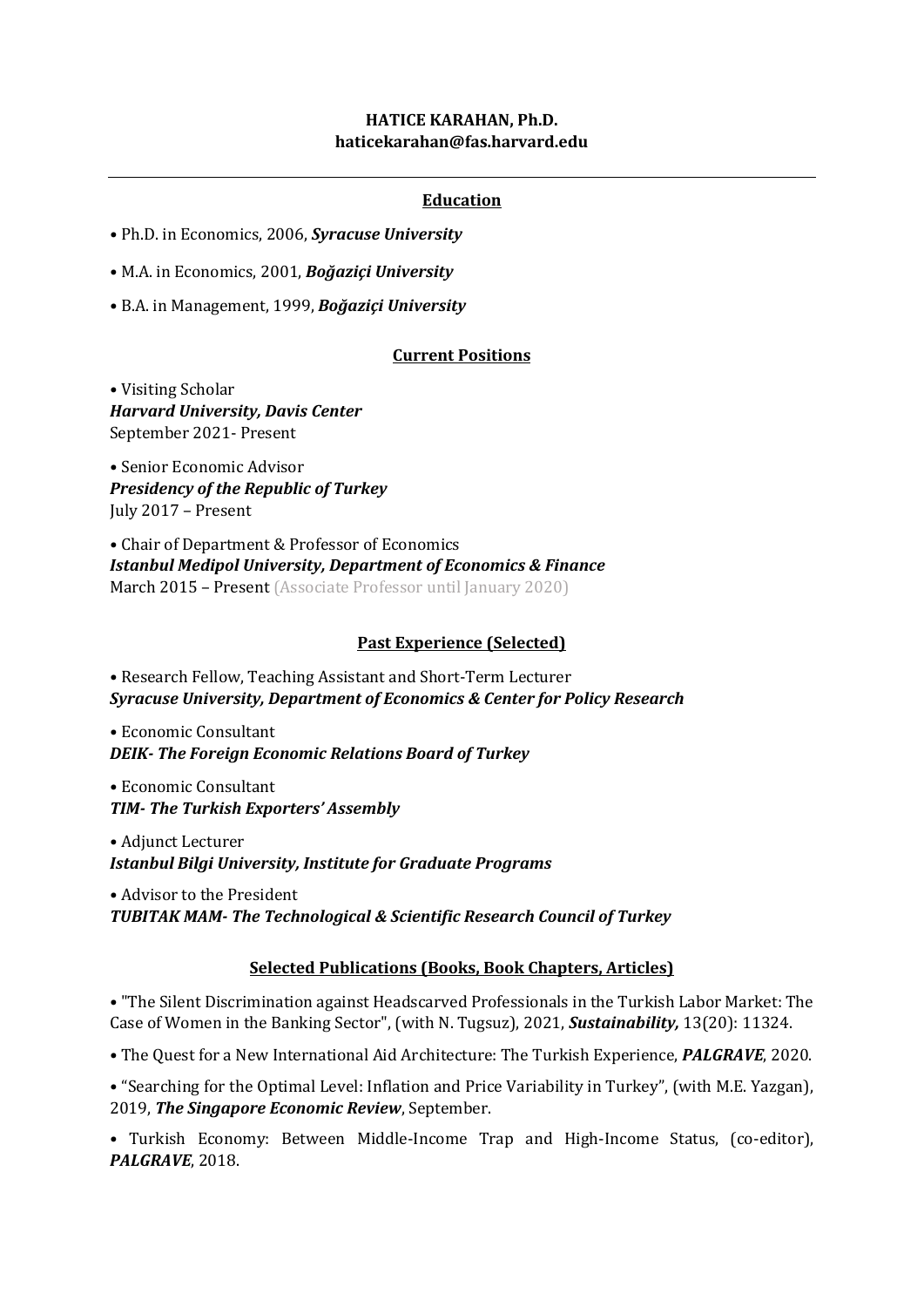• "Export Diversification in Emerging Economies", in Global Financial Crisis and its Ramifications on Capital Markets, Hacioglu, Umit, Dincer, Hasan (Eds.), *SPRINGER*, 2017.

• "Does Spousal Health Insurance Contribute to the Supply of Micro-Entrepreneurs?, 2013, *International Research Journal of Finance and Economics*, 104, 187-198.

• "Does Population Density Have any Effect on Entrepreneurial Rates? Evidence from US Counties", 2013, *Journal of Social and Development Sciences*, 4 (3), 123-130.

• "Impact of Human Capital on Entrepreneurial Earnings: Employing Parametric and Nonparametric Methods", 2013, *Journal of Economics and Behavioral Studies*, 5 (5), 307-315.

• "The Effect of Power Distribution Privatization on Electricity Prices in Turkey: Has Liberalization Served the Purpose?" (with M. Toptas), 2013, *Energy Policy*, 63, 614-621.

• "Pricing Electric Power under a Hybrid Wholesale Mechanism: Evaluating the Turkish Electricity Market" (with M. Toptas), 2013, *International Journal of Energy Economics and Policy,* 3(3), 221-228.

## **Working Papers**

• "A Manifestation of Discrimination through Invisibilization: Representations of Headscarved Women in Turkish Corporate Advertisements"

- "The Nordic Generosity towards Development Aid: The Cases of Sweden, Norway and Denmark",
- "Political Climate and The Headscarf Issue in Turkey: A Perspective from the Labor Market"

### **Other Selected Publications (Op-Eds, Policy Papers and Reports)**

• "It's Time to Rethink International Development Cooperation", *AlJazeera,* January 2021

• "The Post-Referendum Turkish Economy: How to Write the New Chapter?", *Roubini's EconoMonitor*, May 2017

• Annual Report of Economy and Foreign Trade, *The Turkish Exporters' Assembly (TIM)*, 2014

## **Special Projects**

- Improving women's financial literacy in Turkey, 2018.
	- $\triangleright$  Designed and led a nationwide financial literacy campaign that trained approximately 21,000 women through an intensive seminar program in every single city in the country.

## **Selected Presentations and Invited Talks**

- "Women in the Digital Age", *AmCham & EBRD,* Istanbul, 2019
- "Turkey's Economic Outlook", *Citibank,* London, 2018
- "Turkey's Economy", *IIF (The Institute of International Finance) Forum*, Istanbul, 2018

• "MENA Economies and Turkey", *UCLA CMED's Enriching the Middle East's Economic Future Conference,* Doha, 2017

• "Trade Outlook of the OIC Countries", *OIC (Organization of Islamic Cooperation) Forum,*  Istanbul, 2016